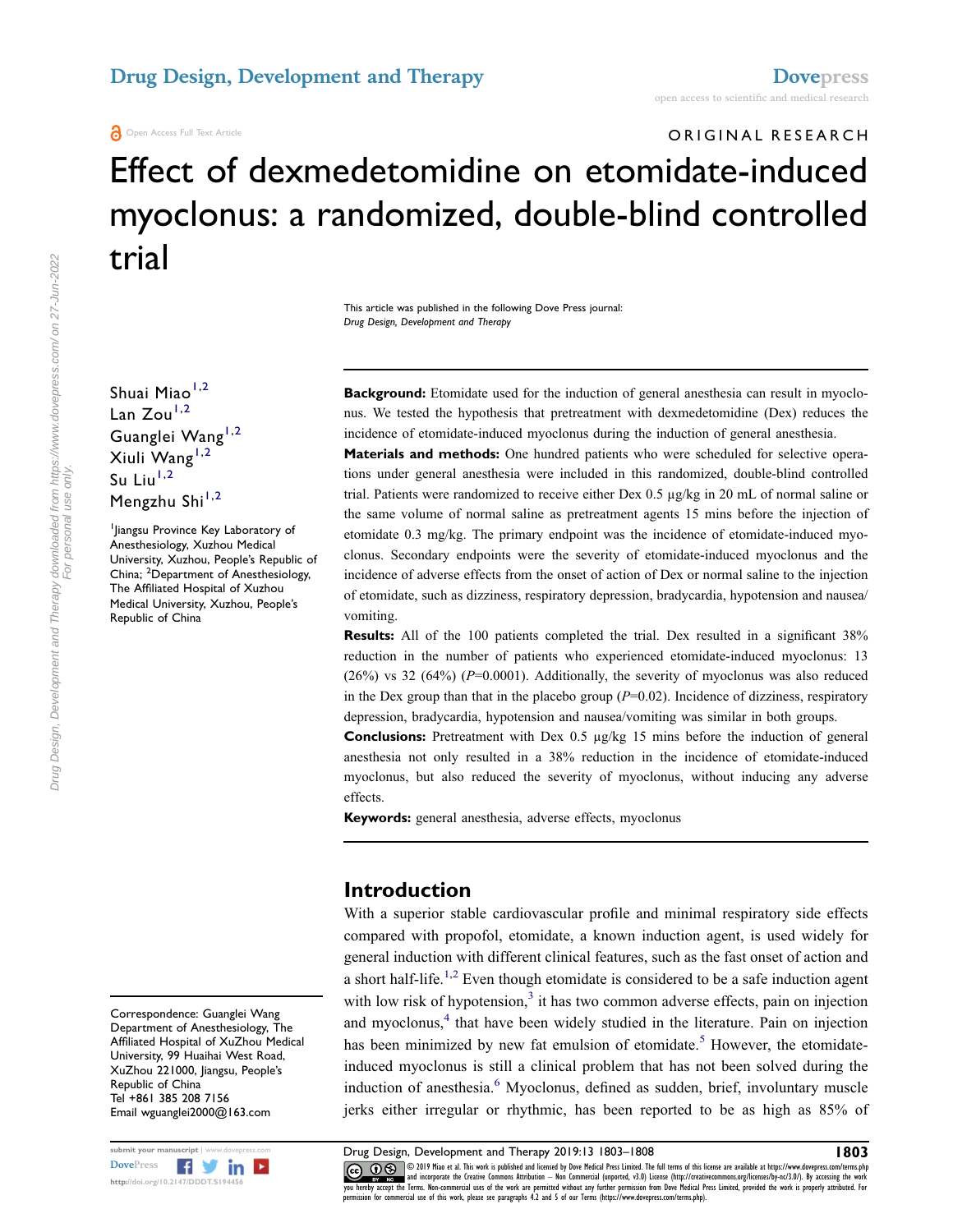<span id="page-1-1"></span><span id="page-1-0"></span>nonpremedicated patients after etomidate administration.<sup>[7](#page-5-0)</sup> Myoclonus can result in serious consequence in patients who had open-global injury, nonfasted emergency patients or those with limited cardiovascular reserves.<sup>[8](#page-5-1)</sup> Several drugs have been proved effective in preventing the inci-dence of etomidate-induced myoclonus, such as dezocine,<sup>[9](#page-5-2)</sup> lidocaine<sup>[10](#page-5-3)</sup> and midazolam;<sup>[11](#page-5-4)</sup> however, the mechanism of etomidate-induced myoclonus is still unclear.

<span id="page-1-3"></span><span id="page-1-2"></span>Dexmedetomidine (Dex), a highly selective α2-adrenergic receptor agonist, provides some beneficial effects during the operations, such as sedation, antianxiety effects and analgesia. However, few studies have evaluated the effects of Dex on etomidate-induced myoclonus. Therefore, we conducted this randomized, double-blind controlled trial to investigate the hypothesis that pretreatment with Dex prevents the incidence of etomidateinduced myoclonus during the induction of anesthesia, and the primary endpoint is the incidence of etomidateinduced myoclonus.

## Materials and methods

This study was a prospective, randomized, double-blind controlled trial with two treatment arms and was registered at [www.chictr.org.cn](http://www.chictr.org.cn) (number: ChiCTR1800019902). This study was conducted in accordance with the Declaration of Helsinki. Ethics committee approval was obtained from The Affiliated Hospital of XuZhou Medical University and written informed consent was obtained from eligible patients one day before the surgery.

#### **Patients**

100 American Society of Anesthesiologists (ASA) 1–2 patients scheduled for elective surgery under general anesthesia were included in the study. Exclusion criteria were: age <18, uncontrolled hypertension, history of epilepsy, bradycardia, heart blocks, heart failure, hepatic failure, psychiatric disease, sepsis or systemic infections, neurological disease, asthma, chronic cough, upper respiratory infection during the 2 weeks before surgery, allergy to Dex, and those who had received analgesics or sedatives within the previous 24 hrs.

Patients were blinded to the group allocation and were randomly assigned into 2 groups in a 1:1 group allocation to receive either Dex (Group D;  $n=50$ ): Dex 0.5  $\mu$ g/kg in 20 mL of normal saline or the same volume of normal saline (Group S; n=50). An independent statistician used a computer-generated random number list, and the allocation sequence was concealed in sequentially numbered,

opaque, sealed envelopes. An independent research assistant not involved further in the study opened the sealed envelopes at the time of the study drug preparation and prepared the drug using 20-mL syringes labeled as the "study drug" outside the operation room.

### Study protocol

Patients were kept fasting for 8 hrs preoperatively, and none of them received any premedication. On arrival at the operating room, baseline heart rate, respiratory rate, noninvasive blood pressure, electrocardiography and peripheral capillary oxygen saturation were recorded. A 20 gauge cannula was inserted into the dorsum of the patient's hand, and subsequently ringer lactate was infused throughout the surgical procedure to deliver the intravenous anesthetics.

<span id="page-1-4"></span>Anesthesia was induced with etomidate 0.3 mg/kg for a duration of 30 s by an anesthesiologist who was unaware of the group allocation after 15-min infusion of Dex or normal saline (defined as the time to the onset of action of Dex or normal saline). Two independent outcome assessors, who were also unaware of the group allocation, performed parallel observations of the etomidate-induced myoclonus in seconds for 3 mins after the injection of etomidate using the following grading: $12 \ 0 \$  $12 \ 0 \$  (none), 1 (mild: movement at the finger or wrist only), 2 (moderate: involving the face and leg), or 3 (severe: generalized response or fast abduction of a limb), and disagreements were solved by discussion. We recorded the highest severity of myoclonus for analysis during the 3-min observation period, and ventilation was assisted with 100% oxygen during the period. From the onset of action of Dex or normal saline to the injection of etomidate, adverse effects were recorded by one anesthesiologist who was blinded to the group allocation and not involved further in the study in order to avoid the bias of the outcome assessors who had observed myoclonus.

After the 3-min observation period, rocuronium bromide 0.6 mg/kg and sufentanil 0.3 µg/kg were given to both the groups to facilitate tracheal intubation. Anesthesia was maintained with propofol 4–6 mg/(kg·hr) and remifentanil 0.1–0.3 µg/(kg·min) until 10 mins before the completion of surgery. Mechanical ventilation was administered to maintain an end-expiratory carbon dioxide concentration of 35–40 mm Hg. Residual neuromuscular blockade was antagonized with neostigmine and atropine after completion of surgery. If the systolic blood pressure was <90 mm Hg or the diastolic blood pressure was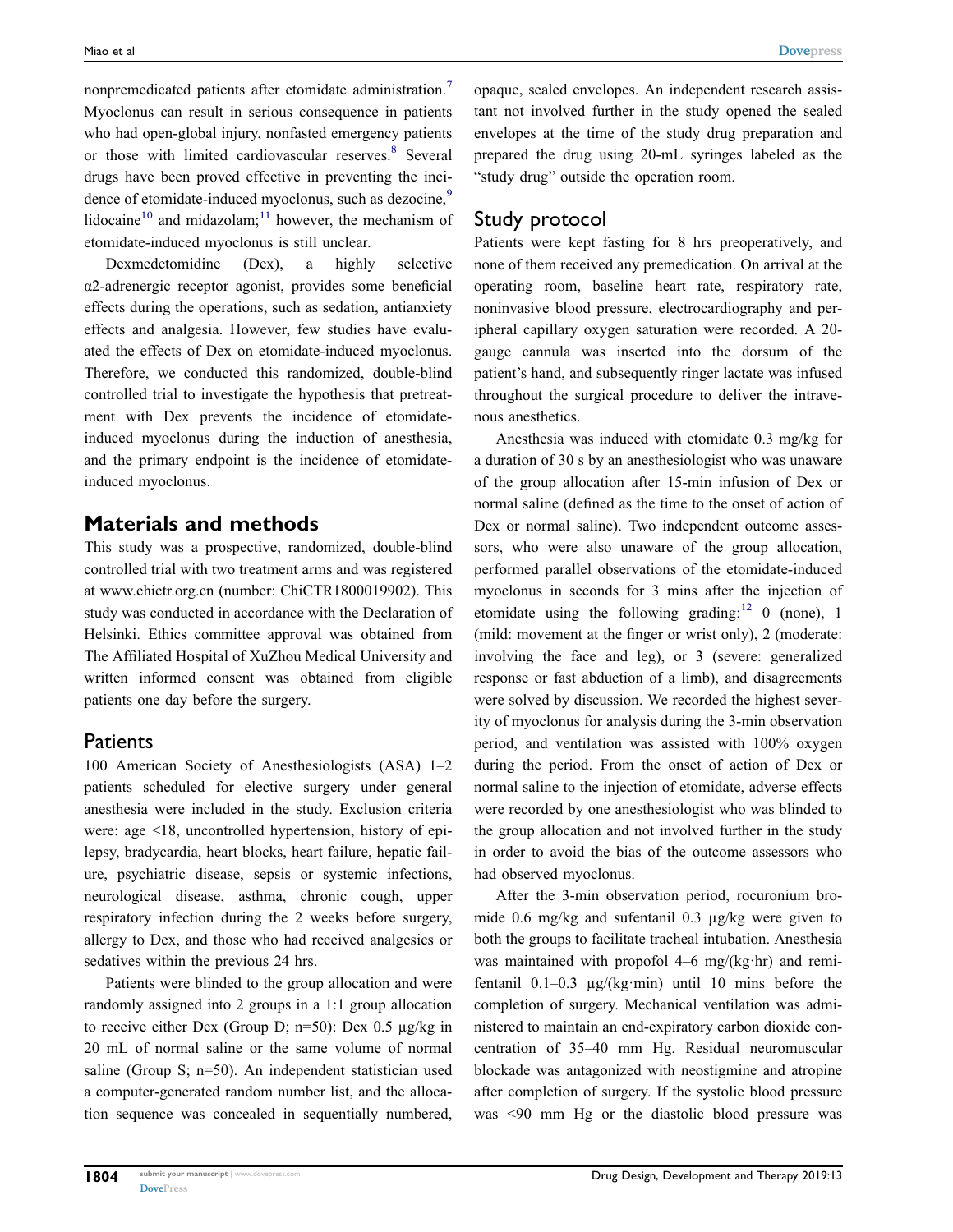$\leq 60$  mm Hg, ephedrine 5–10 mg was administered. If the heart rate was <50 beats/min, atropine 0.5 mg was administered at once.

#### **Measurements**

The primary endpoint was the incidence of myoclonus during the first 3 mins following the injection of etomidate, defined as an involuntary, short contraction of some muscle fibers, of a whole muscle, or of different muscles of one group, leading to a short observable movement of the corresponding body part. The secondary endpoints were as follows: the severity of etomidate-induced myoclonus and the incidence of adverse effects from the onset of action of Dex or normal saline to the injection of etomidate, such as dizziness, respiratory depression, bradycardia, hypotension and nausea/vomiting.

#### Sample size

Sample size was estimated using STATA software 14.0 (STATA Corporation. College Station, TX, USA). The sample size calculation was based on the primary endpoint, the incidence of etomidate-induced myoclonus. Based on the results that were previously published, the incidence of myoclonus in Group S was expected to be around 0.7. Power analysis showed that a reduction in the incidence of myoclonus of 30% with  $\alpha$ =0.05 and a 15% dropout rate within a 80% power could be detected with a sample size of at least 50 per group.

#### Statistical methods

Statistical analyses were performed on an intention-to-treat analysis using the Graphpad Prism 7.0 (GraphPad Software Inc, San Diego, CA, USA). The Kolmogorov– Smirnov test was used to show normal distribution of the continuous data. Normally distributed data were presented as mean (SD) and were compared using the Student's t-test. Non-normally distributed data were presented as median (IQR) and were compared using the Mann– Whitney  $U$  test. Categorical variables, such as sex, ASA physical status, the incidence of myoclonus and adverse effects, were presented as frequencies (percentages) and were compared using Chi-square test or Fisher's exact test. P<0.05 was considered as significant difference.

# Results

Of the 135 consecutive patients assessed for eligibility, 100 met the inclusion criteria and were randomized into 2 groups of 50 patients each. There were no participants were excluded, and all participants' data were analyzed [\(Figure 1\)](#page-3-0). There were no significant differences in the demographic profile that we evaluated between the two groups ([Table 1](#page-3-1)).

Pretreatment with Dex allowed a significant 38% reduction in the incidence of etomidate-induced myoclonus (26% vs 64%, RR=0.40, 95% CI=0.239–0.659,  $P=0.0001$ ). Additionally, pretreatment with Dex significantly reduced the severity level of myoclonus with the median intensity of myoclonus being 1 versus 2 in Group D versus Group S, respectively  $(P=0.02)$  [\(Table 2\)](#page-4-6).

There were no differences in the incidence of dizziness, respiratory depression, bradycardia, hypotension or nausea/vomiting among the two groups [\(Table 3\)](#page-4-7). Only two patients from Group D experienced bradycardia and one patient from Group D experienced hypotension. No participants from Group S experienced any of these adverse effects ([Table 3](#page-4-7)).

## **Discussion**

The present study confirms that pretreatment with Dex 0.5 µg/kg 15 mins before the injection of etomidate can reduce the incidence and severity of etomidate-induced myoclonus. Additionally, no significant differences were found in the incidence of dizziness, respiratory depression, bradycardia, hypotension or nausea/vomiting between the two groups.

<span id="page-2-0"></span>Different drugs have been proved effective in preventing the incidence of etomidate-induced myoclonus, such as midazolam, $\frac{7}{1}$  $\frac{7}{1}$  $\frac{7}{1}$  dezocine<sup>[13,](#page-5-6)[14](#page-5-7)</sup> and lidocaine,<sup>[10](#page-5-3)</sup> and there were no obvious adverse effects. However, the exact mechanism of etomidate-induced myoclonus remains unclear. It may be explained by the following reasons for the occurrence of myoclonus. First, spontaneous nerve transmissions may occur when pathways associated with skeletal muscle control become more sensitive with the interruption of GABA neurons.[15](#page-5-8) Second, several studies have demonstrated that the etomidate-induced myoclonus might be associated with a seizure-like activity.<sup>[16](#page-5-9)[,17](#page-5-10)</sup> Third, the inhibitory circuits are depressed earlier than excitatory neuronal circuits after injection of etomidate.<sup>[18](#page-5-11)</sup>

<span id="page-2-4"></span><span id="page-2-3"></span><span id="page-2-2"></span><span id="page-2-1"></span>Dex, a highly selective α2-adrenergic receptor agonist, can provide many beneficial effects, such as sedation and analgesia, without inducing significant respiratory depression.<sup>[19](#page-5-12)[,20](#page-5-13)</sup> We found that the incidence of etomidateinduced myoclonus was significantly lower in the Dex group than in the control group, and this result was in concordance with other randomized controlled trials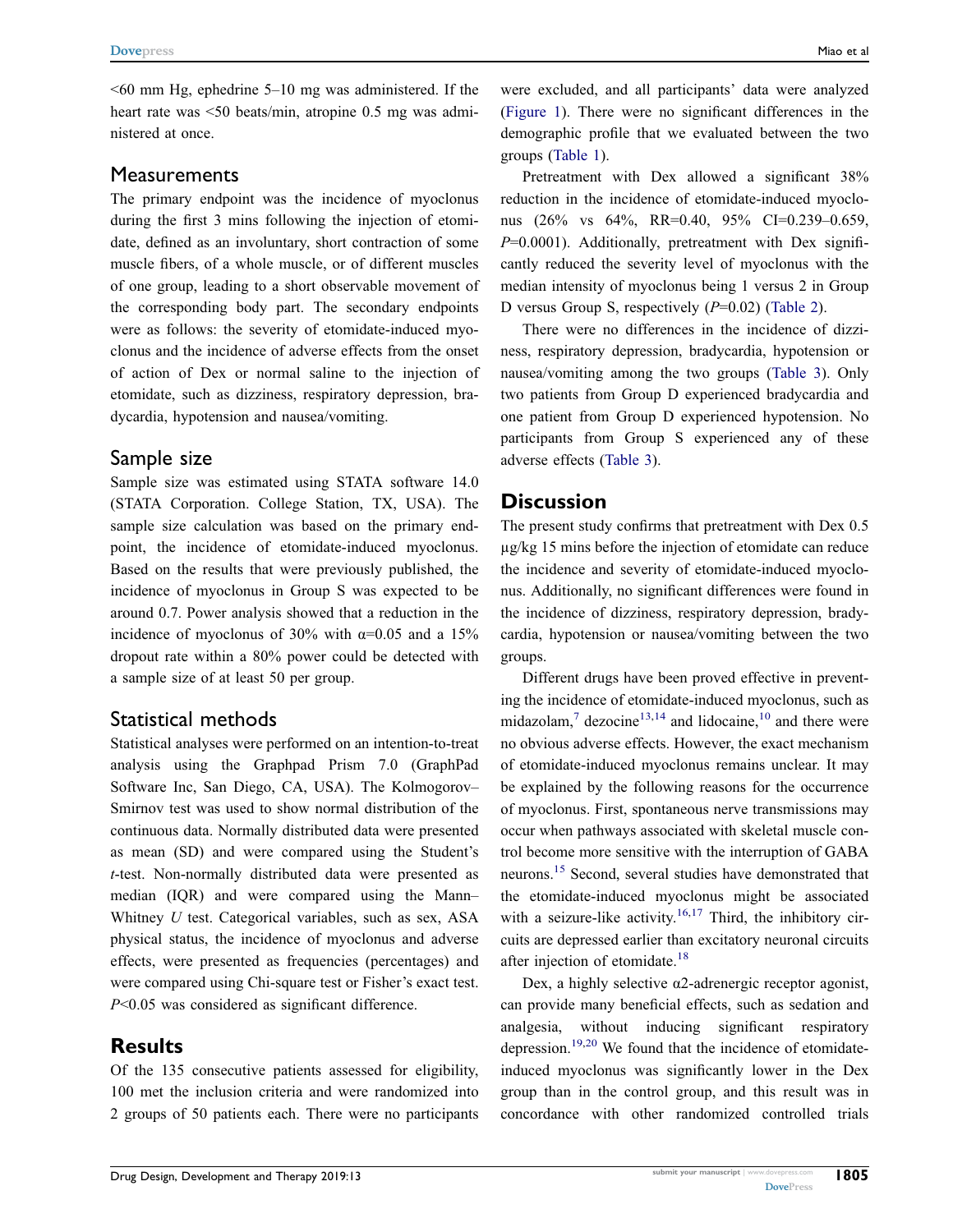<span id="page-3-0"></span>

Figure 1 Study flow.

Abbreviations: Group D, dexmetomidine group; group S, saline group.

<span id="page-3-1"></span>Table I Patient baseline characteristics in the two treatment groups

|                   | <b>Treatment</b>    | P-value            |                     |
|-------------------|---------------------|--------------------|---------------------|
|                   | Group<br>$D (n=50)$ | Group<br>$S(n=50)$ |                     |
| Age (years)       | $47.6 \pm 6.3$      | $49.8 + 7.6$       | $0.24$ <sup>a</sup> |
| Sex (male:female) | 30:20               | 33:17              | 0.53 <sup>b</sup>   |
| Height (cm)       | $170 + 22$          | $168 + 20$         | 0.62 <sup>a</sup>   |
| Weight (kg)       | $72.2 + 9.3$        | $71.2 + 8.5$       | 0.81 <sup>a</sup>   |
| ASA status (I:II) | 15:35               | 21:29              | 0.21 <sup>b</sup>   |

Notes: Data are mean (±SD), or number. <sup>a</sup>Student t test. <sup>b</sup>Chi-square test. Abbreviations: Group D, dexmedetomidine group; Group S, saline group; ASA, American Society of Anesthesiologists.

<span id="page-3-3"></span>estimating Dex for etomidate-induced myoclonus.<sup>[21](#page-5-14)-[23](#page-5-15)</sup> One published meta-analysis including 7 articles also demonstrated that Dex could reduce the incidence of <span id="page-3-4"></span>etomidate-induced myoclonus.<sup>[24](#page-5-16)</sup> Even though all of the  $7$ studies adopted randomization methods, 3 of them did not illustrate the specific method. In addition, all of the 7 articles did not mention allocation concealment, and only 3 of them adopted a double-blind method. In our study, patients included the anesthesiologist who administered the etomidate, and outcome assessors were all unaware of the group allocation, which minimized the performance bias and detection bias. Accordingly, the results may be more reliable.

<span id="page-3-2"></span>Among the dose-dependent hemodynamic changes caused by Dex, hypotension and bradycardia are the two common adverse effects. The study by Luan et  $al^{21}$  $al^{21}$  $al^{21}$  suggested that compared with a dose of 0.5 µg/kg administered, a dose of Dex 1 µg/kg was associated with the higher incidence of hypotension and bradycardia. Therefore, we chose the pretreatment with Dex 0.5  $\mu$ g/kg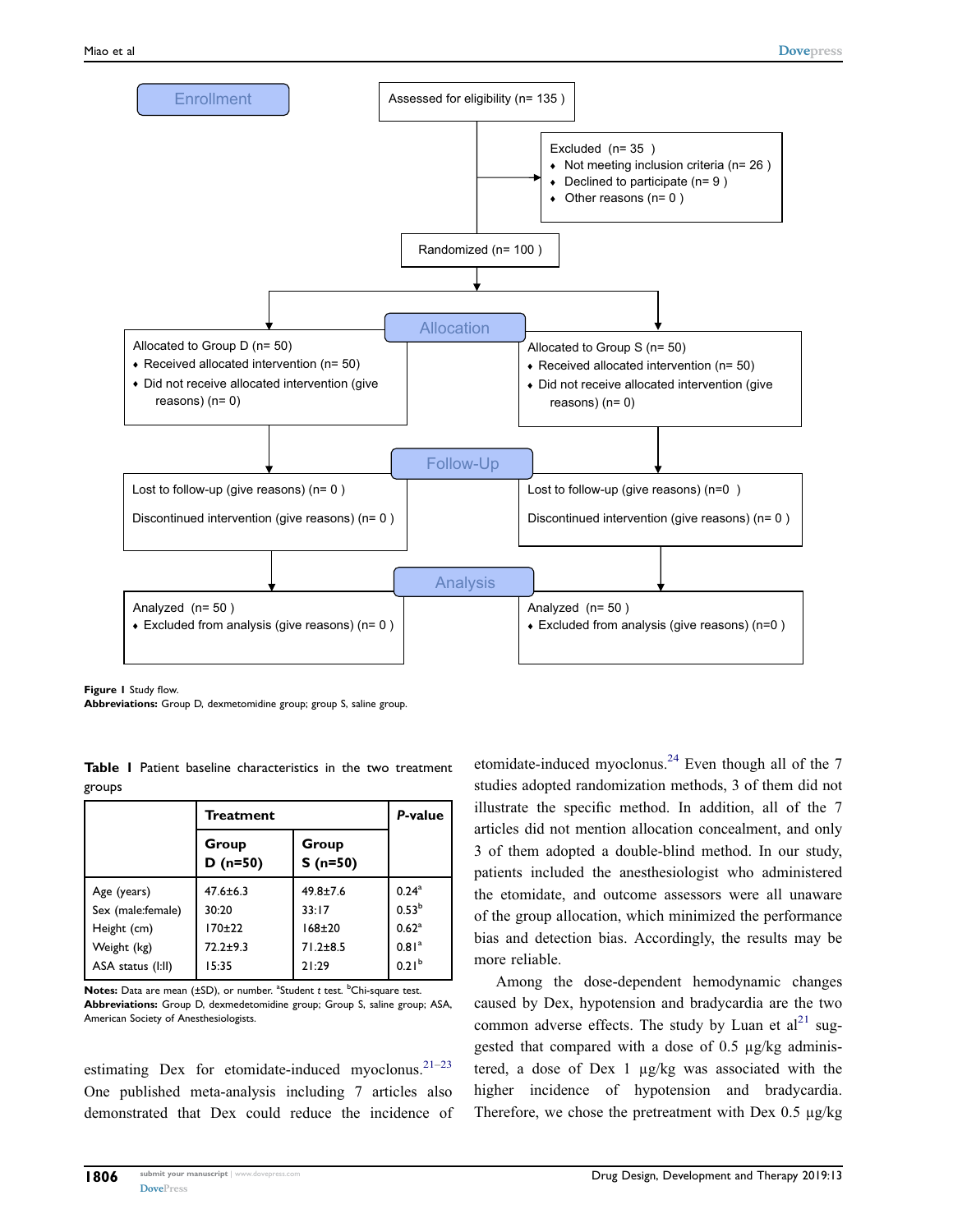<span id="page-4-6"></span>Table 2 The incidence and severity of etomidate-induced myoclonus in the two treatment groups

|                                 | <b>Treatment</b>   | P-value            |                     |
|---------------------------------|--------------------|--------------------|---------------------|
|                                 | Group<br>$D(n=50)$ | Group<br>$S(n=50)$ |                     |
| Median myoclonus grade<br>(IQR) | $1(1-2)$           | $2(1.25-3)$        | 0.02 <sup>a</sup>   |
| Severity grade (n)              |                    |                    |                     |
| 0 None                          | 37                 | 18                 |                     |
| I Mild                          | 7                  | 8                  |                     |
| 2 Moderate                      | 5                  | 10                 |                     |
| 3 Severe                        |                    | 14                 |                     |
| Incidence of myoclonus (%)      | 13(26)             | 32(64)             | 0.0001 <sup>b</sup> |

 $\mathsf{Notes}\colon \mathsf{Data}$  are median (IQR), or number (%).  $^{\mathrm{a}}$ Mann-Whitney  $U$  test.  $^{\mathrm{b}}$ Chi-square test. Abbreviations: Group D, dexmedetomidine group; Group S, saline group.

<span id="page-4-7"></span>

|  |  |  |  |  |  |  | Table 3 Adverse effects in the two treatment groups |  |
|--|--|--|--|--|--|--|-----------------------------------------------------|--|
|--|--|--|--|--|--|--|-----------------------------------------------------|--|

|                        | Treatment          | P-value            |                      |
|------------------------|--------------------|--------------------|----------------------|
|                        | Group<br>$D(n=50)$ | Group<br>$S(n=50)$ |                      |
| <b>Dizziness</b>       |                    | O                  | $>0.99^{\rm a}$      |
| Respiratory depression | 0                  | O                  | $>0.99$ <sup>a</sup> |
| Bradycardia            | າ                  | O                  | 0.49 <sup>a</sup>    |
| Hypotension            |                    | 0                  | $>0.99^{\rm a}$      |
| Nausea and vomiting    |                    | ŋ                  | $>0.99$ <sup>a</sup> |

Note: Data are number, <sup>a</sup>Chi-square test.

Abbreviations: Group D, dexmedetomidine group; Group S, saline group.

in the present study. In our study, one patient experienced hypotension and two experienced bradycardia in the Dex group, respectively. However, these hemodynamic changes were not significantly different between the two groups. Besides, no patient was reported to experience dizziness, respiratory depression or nausea/vomiting. Accordingly, the pretreatment with Dex 0.5 µg/kg was safe and did not increase the incidence of adverse effects.

Several limitations should be taken into consideration in the present study. First, it was powered and designed to detect the efficacy of Dex on preventing the etomidateinduced myoclonus, but not to ascertain the potential benefits of this reduction on specific patients, such as the elder. Second, we only recorded the incidence and severity of etomidate-induced myoclonus except the duration of myoclonus that might help detect differences in the severity of myoclonus. Finally, we only applied Dex 0.5 µg/kg in this study. Therefore, further studies demonstrating the dose–response in specific patients are needed to ascertain the benefits of Dex in preventing the etomidate-induced myoclonus. Third, in the present study, we only compared the effect of Dex on the myoclonus with a placebo, and it is more appropriate for further studies to compare two or more drugs with a known effect on the etomidate-induced myoclonus, such as midazolam.<sup>[23](#page-5-15)</sup>

In conclusion, pretreatment with Dex 0.5 µg/kg allows for a 38% reduction in the incidence of etomidate-induced myoclonus, as well as reducing the severity of myoclonus without inducing any adverse effects.

# Data sharing statement

The individual participant's data underlying published results reported in this study can be accessed with approval from the corresponding author after 6 months of publication of the main results. The study protocol, statistical analysis plan and clinical study report will also be available.

# Acknowledgments

This work was financially supported by grants from the Nature Science Foundation of Jiangsu Province (BK20161175) and the "Six One" Project of Jiangsu Province (LGY2016039).

# **Disclosure**

The authors report no conflicts of interest in this work.

# **References**

- <span id="page-4-0"></span>1. Song J-C, Lu Z-J, Jiao Y-F, et al. Etomidate anesthesia during ERCP caused more stable haemodynamic responses compared with propofol: a randomized clinical trial. Int J Med Sci. [2015;](#page-0-2)12:559–565. doi:[10.7150/ijms.11521](https://doi.org/10.7150/ijms.11521)
- <span id="page-4-1"></span>2. Morel J, Salard M, Castelain C, et al. Haemodynamic consequences of etomidate administration in elective cardiac surgery: a randomized double-blinded study. Br J Anaesth. [2011](#page-0-2);107:503–509. doi:[10.1093/](https://doi.org/10.1093/bja/aer169) [bja/aer169](https://doi.org/10.1093/bja/aer169)
- <span id="page-4-2"></span>3. Möller Petrun A, Kamenik M. Bispectral index-guided induction of general anaesthesia in patients undergoing major abdominal surgery using propofol or etomidate: a double-blind, randomized, clinical trial. Br J Anaesth. [2013;](#page-0-3)110:388–396. doi:[10.1093/bja/aes416](https://doi.org/10.1093/bja/aes416)
- <span id="page-4-3"></span>4. Nyman Y, von Hofsten K, Ritzmo C, Eksborg S, Lönnqvist PA. Effect of a small priming dose on myoclonic movements after intravenous anaesthesia induction with Etomidate-Lipuro in children. Br J Anaesth. [2011](#page-0-4);107:225–228. doi:[10.1093/bja/aer129](https://doi.org/10.1093/bja/aer129)
- <span id="page-4-4"></span>5. Doenicke A, Roizen MF, Nebauer AE, Kugler A, Hoernecke R, Beger-Hintzen H. A comparison of two formulations for etomidate, 2-hydroxypropyl-beta-cyclodextrin (HPCD) and propyleneglycol. Anesth Analg. [1994;](#page-0-5)79:933–939.
- <span id="page-4-5"></span>6. Komatsu R, You J, Mascha EJ, Sessler DI, Kasuya Y, Turan A. Anesthetic induction with etomidate, rather than propofol, is associated with increased 30-day mortality and cardiovascular morbidity after noncardiac surgery. Anesth Analg. [2013;](#page-0-6)117(6):1329–1337. doi:[10.1213/ANE.0b013e318299a516](https://doi.org/10.1213/ANE.0b013e318299a516)